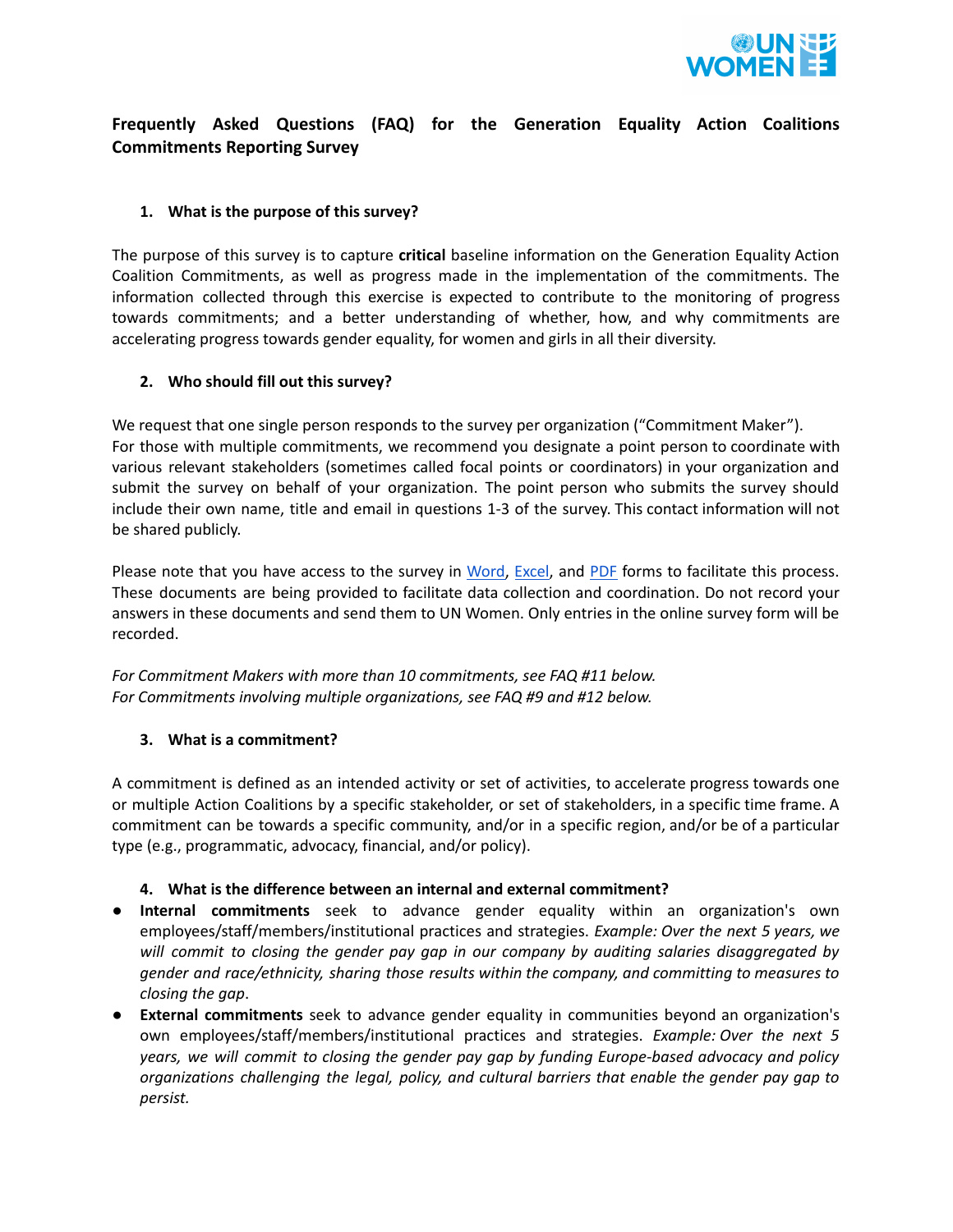

● **Many commitments do both – with the internal and external component inter-related to one another.** The survey will prompt you for different types of data based on the type of commitment (internal, external, both).

### 5. **How should I answer the survey questions?**

We understand that Commitment makers have a vast array of different types of commitments and designed this survey to gather data about the current status of each commitment. For example, Section B of the survey contains questions about the implementation of your commitment. If you are in the process of implementing your commitment, please answer these questions regarding the current status of this implementation process. In some cases, you may have aspirations to expand the scope of your commitment, but the questions should be answered with the current scope in mind only. In other cases, your commitment may be an extension of previous work. You should answer the survey questions considering only activities undertaken since you joined Generation Equality.

### 6. **How many commitments should I enter at a time?**

Please fill out the survey in its entirety one commitment at a time. For Commitment makers with more than one commitment, we recommend making a list of all of your commitments and crossing off each one once you've submitted a completed survey for that commitment.

## **7. Can I preview the survey questions before answering them?**

You can access the full survey in various forms here:

- As a Microsoft Word [document](https://docs.google.com/document/d/1F2d-Wvfb15AxATJeT5kZqb2dACsXKCIo/edit?usp=sharing&ouid=109303777765151651219&rtpof=true&sd=true)
- As a [PDF](https://drive.google.com/file/d/19bgRw9QvGR-pZD_BOpBDj3eOnBmf7yIt/view?usp=sharing)
- As an Excel [document](https://docs.google.com/spreadsheets/d/1klG2bNhZphdTC24OTiqCvYvM0y4vL8yR/edit?usp=sharing&ouid=109303777765151651219&rtpof=true&sd=true)

These documents are being provided to facilitate data collection and coordination. Do not record your answers in these documents and send them to UN Women. Only entries in the online survey form will be recorded.

### 8. **How long do I have to fill out the survey?**

The survey will be open from Monday June 13, 2022, at 5pm ET to Friday July 15, 2022, at 5pm ET.

### **9. What is the difference between an Individual, Joint, or Collective Commitment?**

There are different ways to make a commitment:

- **An Individual Commitment** describes a commitment made by one Commitment Maker, with no other organizations involved
- **A Joint Commitment** is a commitment made between two or more Commitment Makers or other partnering institutions or groups
- **A Collective Commitment** refer to a specific set of 29 commitments that have been endorsed under each Action Coalition. See [here](https://drive.google.com/file/d/180ewOdAjzimoaCM6zAKfcRpJOHzejIw2/view?usp=sharing) for the full list of Collective Commitments.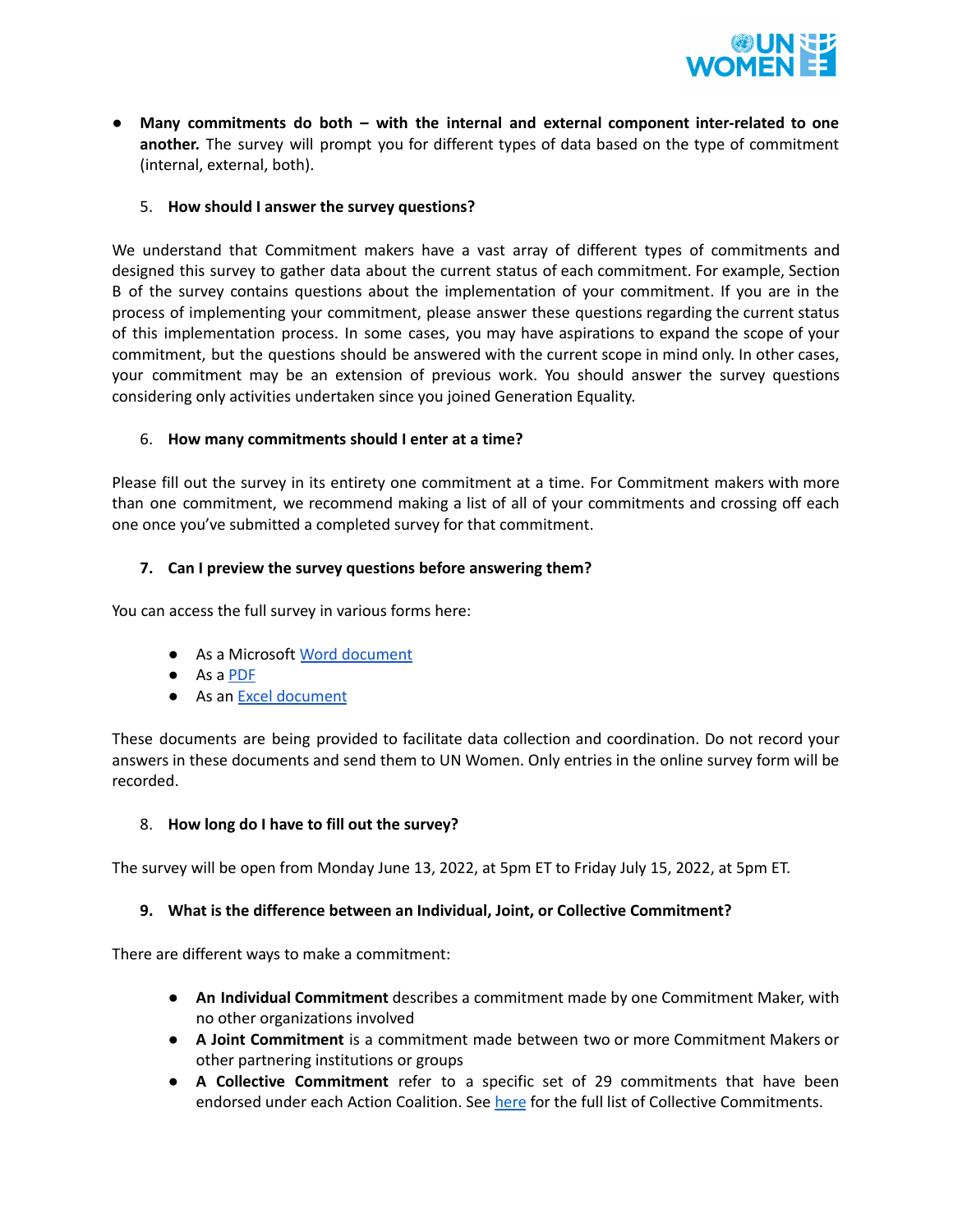

Commitment Makers may have more than one commitment and may have a combination of Individual, Joint and Collective commitments. You will enter information for each commitment separately in the survey. When submitting your first commitment, you will be asked how many commitments you will be reporting on in total. Include the combined total number of Individual, Joint and Collective commitments your organization has made.

### **10. What is the difference between multiple activities within a commitment and multiple commitments?**

Please note that multiple activities within a commitment are not the same as multiple commitments. One commitment may be comprised of multiple activities that contribute to the overall commitment goal. The graphic below contains further guidance.



### **11. My organization/institution/government has over 10 commitments of different types with different partners, and therefore reporting on each in a single survey presents a particular burden. Do we need to fill the survey for all of these? Where can we access support?**

Yes, we would request you to fill the survey for every commitment your organization has made. However, recognizing the complexity of this ask:

● If your organization has more than 10 commitments, we will accept responses from multiple people within your organization to distribute the burden of response. We recommend that the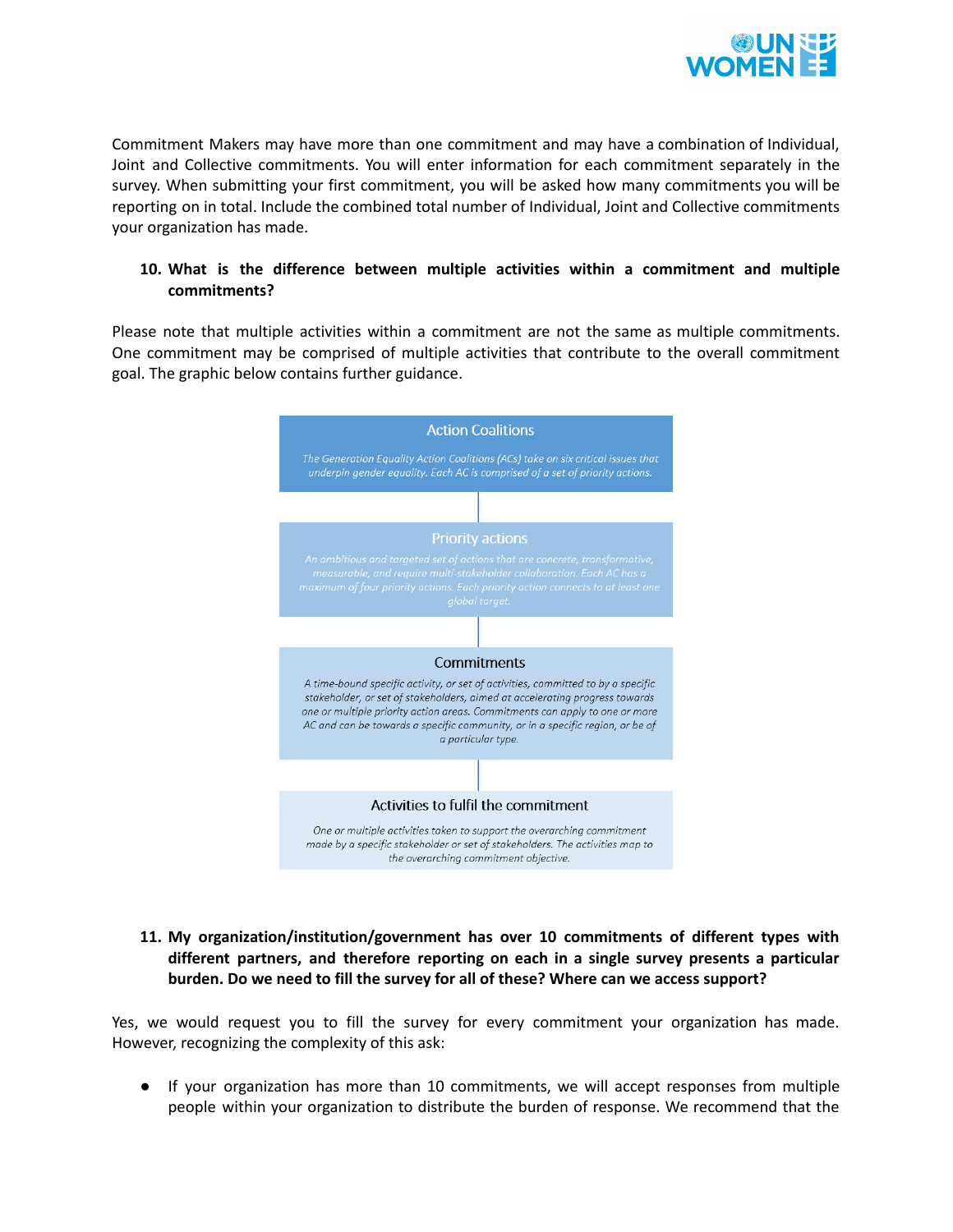

focal points for each commitment/set of commitments within the organization complete this survey separately.

● Survey length and complexity varies substantially by Commitment type and we have made every effort to minimize the questions needed to answer per commitment based on its context, especially for commitments involving multiple organizations, see FAQ #8 below.

Should you require additional support, please reach out to [ac.coalitions.survey@gmail.com](mailto:ac.coalitions.survey@gmail.com).

## **12. I am part of a commitment with other Commitment Makers who may also be completing the survey. Should I still complete the survey? Should all of us complete the Survey?**

Yes. The survey will prompt you for different types of data based on the type of commitment and your role in the commitment. For organizations who are part of Joint or Collective Commitments that have a dedicated coordinator (some do, many don't), most information will be collected from the coordinator/designated reporting organization. If there is no dedicated coordinator or you are unsure, you will be asked to report on *your own* organization's actions to fulfill the commitment. Should you require additional support, please reach out to [ac.coalitions.survey@gmail.com](mailto:ac.coalitions.survey@gmail.com).

## **13. How will data collected in this survey be used? What are the expectations around data privacy and confidentiality?**

Data collected in this survey will be used to inform the annual Monitoring and Accountability Framework report on the Action Coalition commitments, including to analyze patterns across the commitments to better understand how implementation is unfolding overall. Where relevant, it will also be used to update the commitments dashboard.

Commitments are public and information regarding their implementation is also intended to be public. Therefore, please do not enter anything into the survey you/your organization would not be comfortable having in the public domain.

## **14. How will this data be verified?**

The data submitted to this survey will not be validated through any additional processes by UN Women. Other organizations may in the future seek to verify the impact of various commitments or sets of commitments.

## **15. Why is the survey so long? Why is there some redundancy between this survey and the commitment submission/intake form?**

In addition to generating an understanding of how commitments are being implemented, this survey is designed to capture critical baseline information where there may have been gaps and inconsistencies in the original commitment intake form. Once collected, the baseline information will not be asked for in 2023 and beyond; therefore, future iterations of the survey will be shorter. Additionally, as this survey has been tailored to capture a variety of different commitments from a diverse group of commitment makers, survey length will vary by entry.

# **16. Why do I need to resubmit the form and reenter my contact information for each additional commitment?**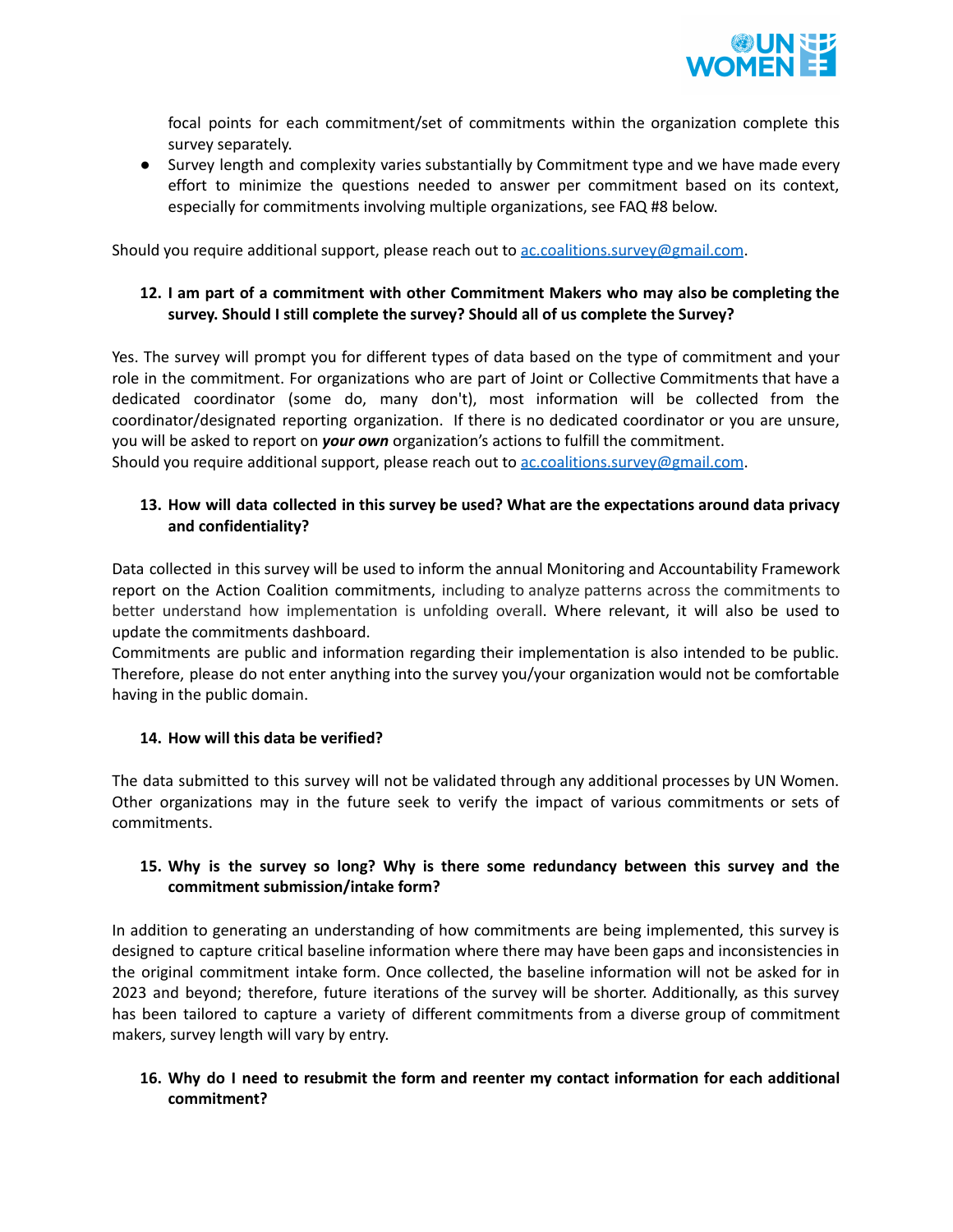

Due to limitations of the survey platform, separate commitments—even from the same Commitment Maker—will need to be recorded as separate survey entries to record the individual impact of each commitment. Commitment Makers recording multiple commitments will not need to re-enter institutional information and other details in Section A. However, the name, title, and email of each respondent will be used to match multiple commitments with the same Commitment Maker.

## **17. Why do I have to write in my institutional affiliation/commitment title, rather than selecting from a prepopulated list?**

Section A of the survey asks for your institutional affiliation. Please enter your institutional name in the provided text box. In order to avoid respondents sorting through a dropdown of 1000+ institutional affiliations, we have opted for a short-answer format, the most user-friendly interface available in the survey platform.

Section B of the survey asks for the existing title of your commitment, which will be entered as a text response. If you are not sure of your commitment name, please refer to the [Commitments](https://commitments.generationequality.org/dashboard/data) Dashboard. Similar to the institutional affiliation, to avoid respondents sorting through a dropdown of thousands of commitment titles, we have opted for a short-answer format.

Once filled out, it is likely that these fields will not need to be manually filled out again in future iterations of the survey. We appreciate your help as we seek to build a more robust and consistent dataset of commitments.

### **18. Can I change elements of my commitment?**

If you/your organization have adjusted any elements of your commitment (e.g., title, description, funding, time period, etc.) this survey is an opportunity to report on those changes. Changes entered in this survey will override the information you provided in your original commitment submission/intake form.

## **19. How do I select a primary Action Coalition? How can a commitment map to multiple Action Coalitions?**

In Section C of the survey, you will be asked to choose a primary Action Coalition for your commitment. You will have an opportunity in the next question to indicate if your commitment touches on other Action Coalitions. If so, you will be asked to select other Action Coalitions that are relevant to your commitment. If your commitment cuts across multiple Action Coalitions, *please ensure all are selected in the same survey response, rather than submitting the survey multiple times.*

To determine which Action Coalition should be your primary choice, Commitment Makers can think about the primary outcome that the commitment is trying to produce and map it to the Action Coalition theme list to find the closest match. For example, if your commitment invests in the next generation of tech leaders tackling gender-based violence, this would map most closely to the Technology & Innovation Action Coalition and the priority action area within which focuses on increasing female leaders in the technology sector.

### **20. What are the different types of commitments?**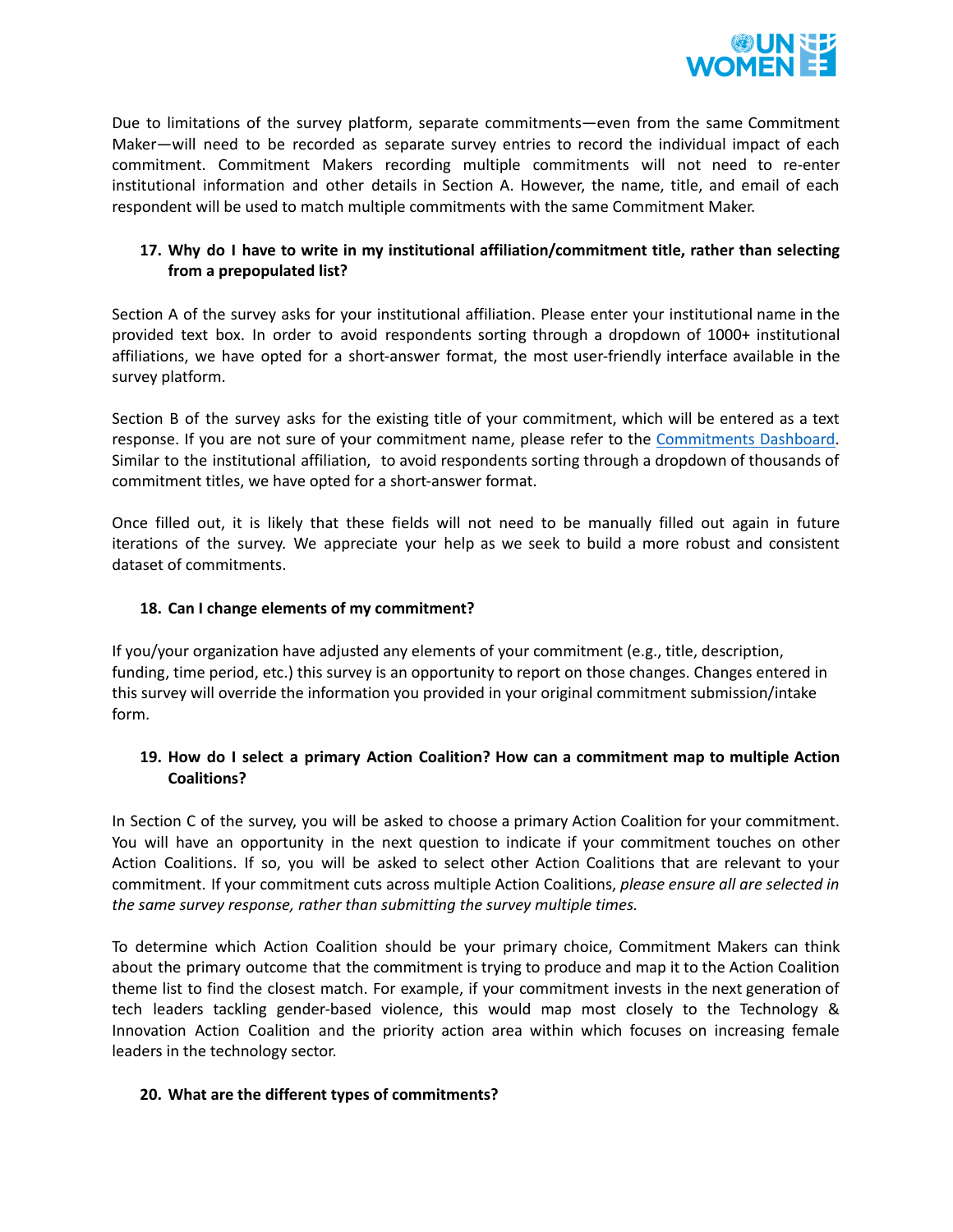

There are four different types of commitments: advocacy, policy, financial, and programmatic.

- **Advocacy commitments** seek to amplify and mobilize support for transformative change to achieve the goals of the Action Coalition
- **Policy commitments** seek to demonstrate how an action can be translated to concrete policy change in the context of a government, company, or organization (*note: this option should only be selected if your commitment is to make a policy change whether it be internal or external. However, the development of a toolkit on policy best practices for example would fall under "programmatic", whereas a campaign to support policy change would fall under "advocacy"*)
- **Financial commitments** seek to support, through the investment or dispersion of funds, the realization of an action to advance gender equality results
- **Programmatic commitments** seek to deliver programs, services, research, or other actions, with a focus on scale

### 21. **What are the tactics of commitments? How do they differ from the types of commitments?**

Tactics are defined as the means or strategy for success. There are a range of different potential tactics, including:

- Data & Accountability
- Education/Capacity Building
- Financing
- Laws & Policies
- Leadership
- Norms Change
- Participation
- Service Delivery

These tactics are different than the types of commitments (see above). For example, a commitment focused on policy change (the *type* of commitment) may be brought about through the employment of different *tactics* including investing in education, norms change etc.

### **22. What constitutes a strong title for an Individual /Joint Commitment? Why is this important?**

Titles of Individual/Joint Commitments should be clear, concise, and capture the primary activity/activities of the commitment. They may reference the country/region of implementation, and/or the thematic focus or relevant Action Coalition.

Illustrative examples include:

- *● "Scaling Up Gender-Based Violence Services in Nigeria"*
- *● "Protecting Feminist Freedom of Expression in the Digital Age"*
- *● "Internal Gender-Responsive Policing Initiative"*
- *● "Expanding Family Planning Options Across Central America"*

Strong titles give immediate insight into the commitment and easily identify its key features. Please note the length of the commitment title is limited to 150 characters.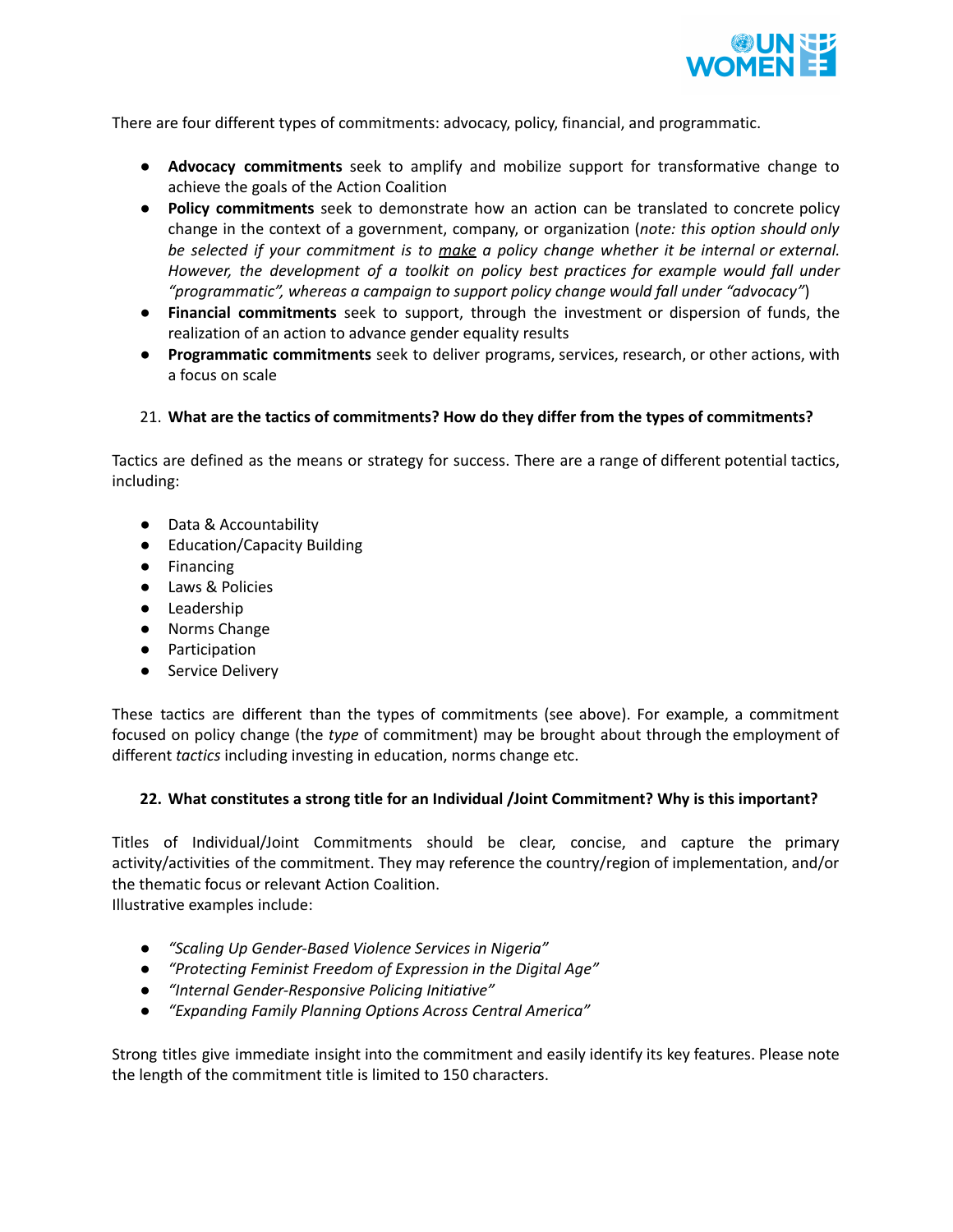

Individual and Joint Commitment Makers are welcome to change the title of their commitment; Section B of the survey will provide an opportunity to do so. Please note that if you change the title of your commitment, the survey platform will continue displaying your original title in prompts throughout the survey. However, in updating the Commitments Dashboard after survey responses have been received, the new title you submitted will be reflected.

Please note that the titles of Collective Commitments are not subject to change. In the case of Joint Commitments please coordinate with your partner(s) if you decide to change the title of your Joint Commitment so that the revised title is reflected in their survey submission as well.

## **23. What should I include in the description of my commitment?**

You will be asked to provide a description of your commitment in Section B of the survey. If you are part of a Joint or Collective Commitment, this should be the description of your organization's specific contribution to that commitment.

The description of a commitment may include:

- The thematic focus of the commitment
- The specific activity /activities within the commitment
- The country /countries /region /regions of implementation
- The timeframe of the commitment
- The community /communities of primary beneficiaries
- The funding required to implement the commitment, if applicable
- Any key partners, if applicable

As an illustrative example: *Over the next 5 years, we will commit \$1 million USD to opening and operating up to 5 centers providing comprehensive services for survivors of gender-based violence, including housing and sexual and reproductive healthcare, in states across Nigeria.*

Please note you may revise your original commitment description based on the guidance above. The limit for the description is 500 characters for internal commitments, 500 characters for external commitments, and 1000 characters for commitments that span both internal and external work.

### **24. What is a priority action area?**

Section B of the survey will ask you about how your commitment connects to relevant priority action areas. At the Generation Equality Forum in Paris last June 2021, each Action Coalition launched a defined a targeted set of four priority action areas to secure change. Priority action areas are concrete, game-changing, measurable and require multi-stakeholder collaboration. They have been informed by a rigorous analysis of threats and challenges to women's and girls' human rights, as well as evidence about what strategies and tactics are effective in securing change. The priority action areas under each Action Coalition can be found in this [document.](https://bit.ly/3yRC7CP)

During the survey, you will be asked to identify a primary priority action area for your commitment. While many commitments will relate to more than one priority action area, for the purposes of the current survey, we ask that you choose the priority action area that most closely relates to your